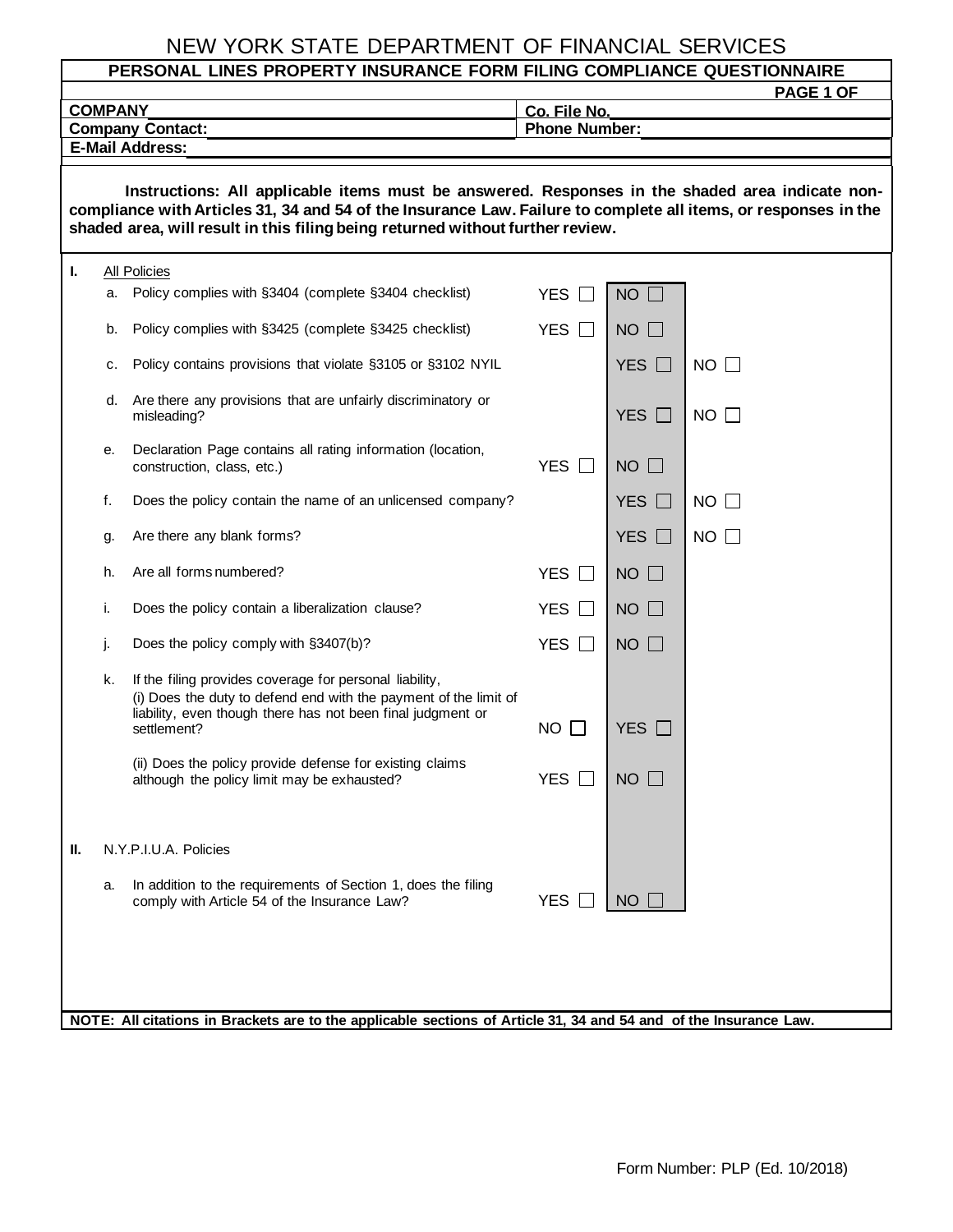## NEW YORK STATE DEPARTMENT OF FINANCIAL SERVICES

| PERSONAL LINES PROPERTY INSURANCE FORM FILING COMPLIANCE QUESTIONNAIRE |                                                  |                               |                                   |                                                                  |                                       |                               |  |  |
|------------------------------------------------------------------------|--------------------------------------------------|-------------------------------|-----------------------------------|------------------------------------------------------------------|---------------------------------------|-------------------------------|--|--|
|                                                                        | PAGE 2 OF                                        |                               |                                   |                                                                  |                                       |                               |  |  |
| <b>COMPANY</b>                                                         |                                                  |                               | <b>LIST OF FORMS IN FILING</b>    |                                                                  |                                       |                               |  |  |
| Co. File No.                                                           |                                                  |                               |                                   |                                                                  |                                       |                               |  |  |
| <b>Form/Endorsement Name</b>                                           | <b>Form/Endorsement</b><br><b>Company Number</b> | <b>New</b><br>Form/<br>End't? | <b>Revised</b><br>Form/<br>End't? | Is Form<br><b>Statutory or</b><br><b>Mandatory In</b><br>Nature? | Replacing<br>Other<br>Form/<br>End't? | If Yes, Name of Replaced Form |  |  |
|                                                                        |                                                  | $\Box$                        | $\Box$                            | $\Box$                                                           | $\Box$                                |                               |  |  |
|                                                                        |                                                  |                               |                                   | $\Box$                                                           | $\Box$                                |                               |  |  |
|                                                                        |                                                  |                               |                                   | $\Box$                                                           | $\Box$                                |                               |  |  |
|                                                                        |                                                  |                               |                                   | $\Box$                                                           | $\Box$                                |                               |  |  |
|                                                                        |                                                  |                               |                                   | ⊡                                                                | ⊡                                     |                               |  |  |
|                                                                        |                                                  |                               |                                   | $\Box$                                                           | $\Box$                                |                               |  |  |
|                                                                        |                                                  | □                             |                                   | $\Box$                                                           | $\Box$                                |                               |  |  |
|                                                                        |                                                  |                               |                                   | $\Box$                                                           | $\Box$                                |                               |  |  |
|                                                                        |                                                  |                               |                                   | $\Box$                                                           | $\Box$                                |                               |  |  |
|                                                                        |                                                  |                               |                                   | $\Box$                                                           | $\Box$                                |                               |  |  |
|                                                                        |                                                  |                               |                                   | $\Box$                                                           | $\Box$                                |                               |  |  |
|                                                                        |                                                  | П                             |                                   | $\Box$                                                           | $\Box$                                |                               |  |  |
|                                                                        |                                                  |                               |                                   | $\Box$                                                           | $\Box$                                |                               |  |  |
|                                                                        |                                                  |                               |                                   | $\Box$                                                           | $\Box$                                |                               |  |  |
|                                                                        |                                                  |                               |                                   |                                                                  |                                       |                               |  |  |